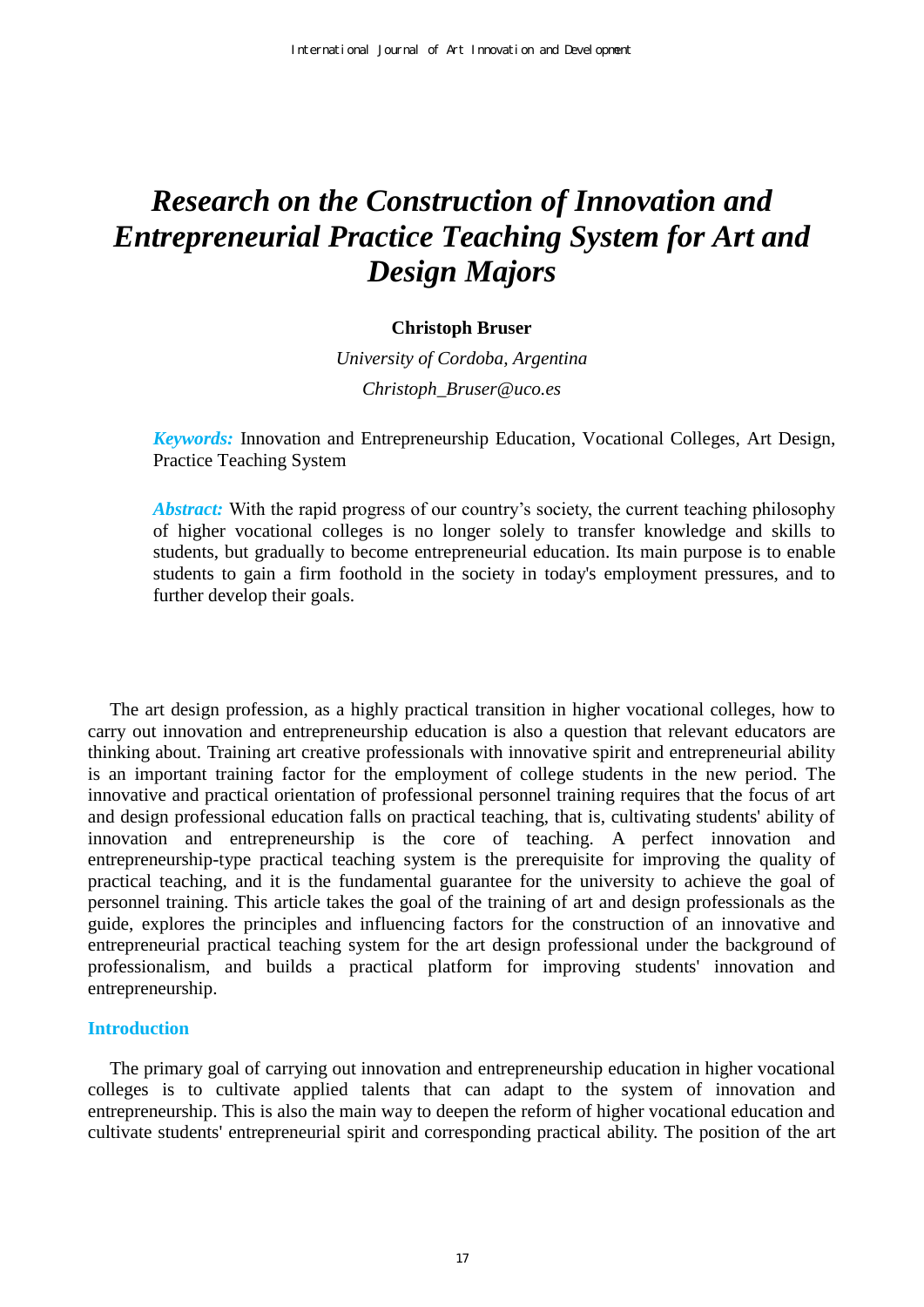design profession in higher vocational education is rather special because of its strong practicality, and most of its educational goals are to cultivate students' independent design ability and creative thinking ability. Therefore, colleges and universities should integrate innovation and entrepreneurship education into the art design profession, so as to cultivate professionals with a solid professional foundation, high standards of professionalism, and rich innovative thinking. This article has made reforms and attempts in teaching theory system as well as innovative and pioneering parks to promote the practice teaching of art design majors. It has formed both professional theory and practice, and analyzed and explored the innovative and entrepreneurial practice teaching system of art and art design specialty.

## **1. Constructing a Teaching Theory System Based on "Innovative + Practical"**

In the knowledge-based economy era, innovation systems and innovation capabilities have become an important basis for national and regional economic and social development and a key factor for competitiveness. The cultivation of new-type construction talents with innovative entrepreneurial spirit is an important trend in today's social development. In order to respond to the national policy and to adapt to the further development of the social economy, cultivating students' ability to innovate and practice has become the core idea of the modern education concept.

# **1.1. Establishing a "Gradually Progressive" Practical Teaching Framework**

In order to build students' innovative awareness and practical ability, they will change the teaching mode in line with the needs of the social structure. In the new teaching plan, they will gradually increase the teaching curriculum of innovative practice, respond to national policies, and conform to social development. In the construction of a "step-by-step progressive" teaching system, combining theoretical teaching with students' abilities in different phases of learning and cognition as the center to carry out teaching activities. It includes "three phases, three capabilities, and four trainings". The "three phases" mainly refer to the completion of basic knowledge accumulation in the initial stage of the first grade; the completion of the innovative thinking process in the second grade curriculum; and the gradual transformation of the third and fourth grades into practical ability, the initial training of its major engineering design concepts, the completion of the integration of innovative thinking and practical application of the stage. The"three capabilities" refers to the progressive ability to cultivate, including innovative thinking ability, professional knowledge application ability, and engineering project practice ability. During the teaching process, we will increase practical ability training without breaking away from the concept of innovation and actively guide students to participate in various design competitions to develop students' innovative awareness and basic vocational skills. The"four trainings" refers to the completion of basic knowledge training for students in the first grade; software application training for design majors in the second grade; professional design competition training in the third grade; and major practice training for the fourth grade. The training should focus on training students' design ability, which is mainly reflected in curriculum design and graduation design. It strengthens the effectiveness and practicality of the training, so that the students can quickly and comprehensively master the engineering design knowledge, and comprehensively improve students' professional practice ability and quality, strengthen their professional knowledge and ability, and integrate practical theoretical knowledge with practical operations.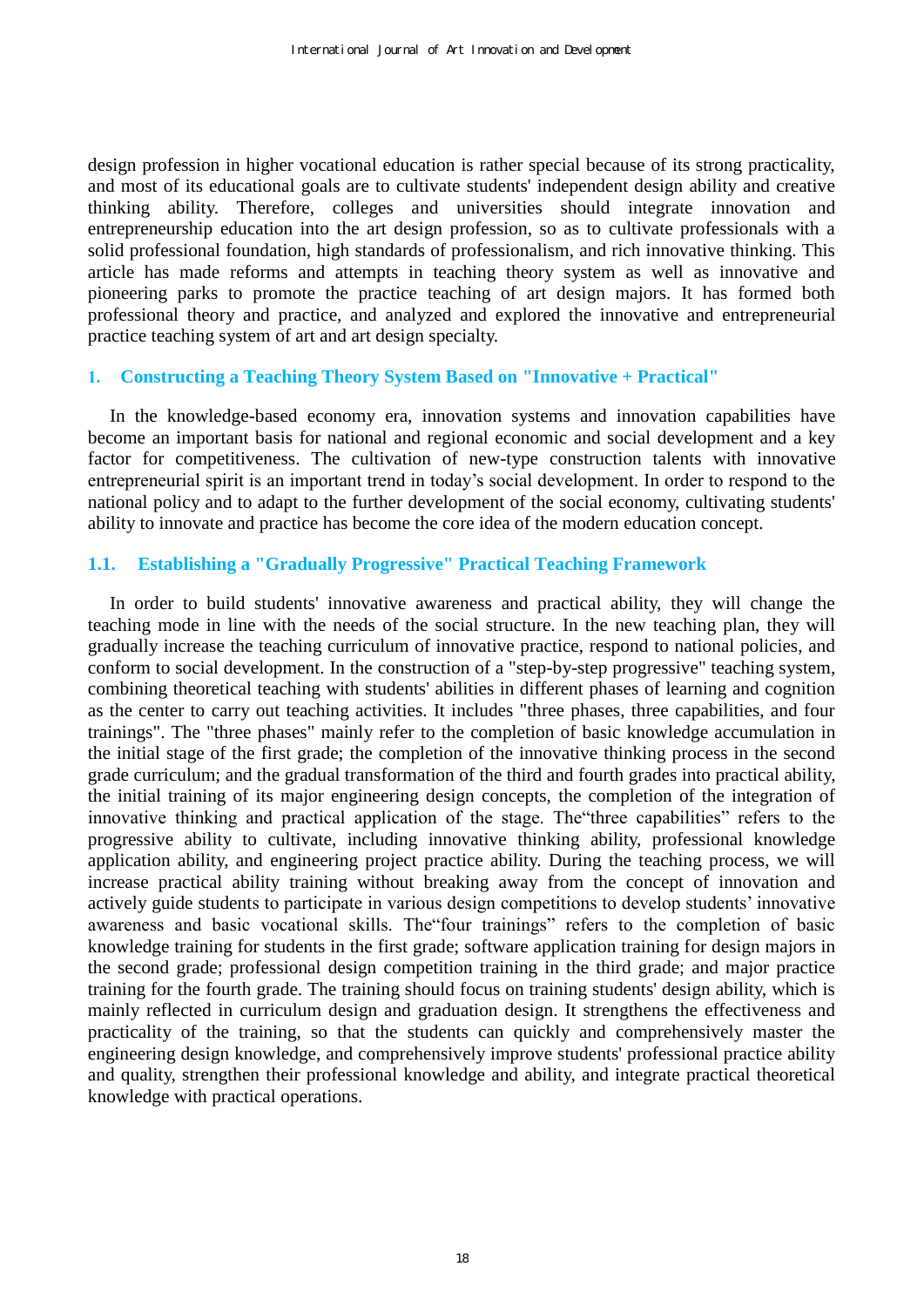# **1.2. Establishing a "Dual-Qualified" Team of Teachers for the Purpose of Innovative Practical Teaching**

For the art and design profession, to improve the quality of practical teaching, a highly qualified "dual-qualified" teacher team is indispensable. It must have a systematic theoretical knowledge and rich experience in engineering practice. To establish a high-quality "dual-qualified" teacher team, we must first break the inherent traditional concepts, establish a scientific and perfect modern vocational education concept, and adhere to the educational ideology of "practice-based, teaching-assisted" as the core. . In the process of building a "dual- qualified" teacher team, actively bringing in first-line experts with rich practical experience to enter the school to give lectures and guide the practice has important implications for students to understand the latest industry knowledge and information as well as to improve their innovative capabilities.

#### **1.3. PsoRank, an Evaluation Algorithm Based on Particle Swarm Optimization**

One kind of PSO algorithm is a swarm intelligence algorithm. It searches for the optimal solution to the problem through the information interaction between each individual in the group, and measures the quality of the searched optimal solution through a specific fitness function.

Combined with the quality of art design students and the quality of the courses, the factors that affect the innovation and entrepreneurship ability of art design students are considered in all aspects, so that the courses can be evaluated fairly and fairly.

After the reposting or reposting of information between students i and k, the increase in influence of the course can be evaluated by formula (1).

$$
VIS_i(p) = VS \, _{\_}Self_i(p) + \inf v_k(p) \tag{1}
$$

Among them, VS\_Self<sub>i</sub>(t) represents the impact of student i's own quality on the influence; inf  $v_k(t)$  represents the impact of the quality of student i's course k on student i.

Taking the change in the influence index caused by the interaction between users as the speed v, the speed update formula of the PsoRank algorithm is shown in formula (2):

$$
v(m+1)i = a \cdot bi(m) + \muq \cdot Retweeti + \mul \cdot Tweeti
$$
 (2)

#### **1.4. Establish a Diversified Practical Teaching Model**

(1) School + enterprise. The diversified teaching framework system is the external guarantee of practical teaching, and the implementation of practical teaching needs to be associated with related companies. As a highly practical art design professional, it should make full use of its professional characteristics and integrate it with relevant enterprises to expand students' training space. Break the inherent education model, move the classroom into the enterprise, move the project into the classroom, and synchronize the students' innovation and practice, and realize the "school + enterprise" teaching system.

(2) Teaching + research. The depth of teaching depends on the depth of scientific research conducted by the instructors. Teachers with a higher level of scientific research have more thorough understanding of teaching and are more likely to make students enter the state in class. Their achievements in scientific research continue to be used in the classroom. This will break the inherent limitations of teaching, make the content of the teaching no longer limited to written, and lead students to conduct more in-depth discussions, and their impact on students is not merely in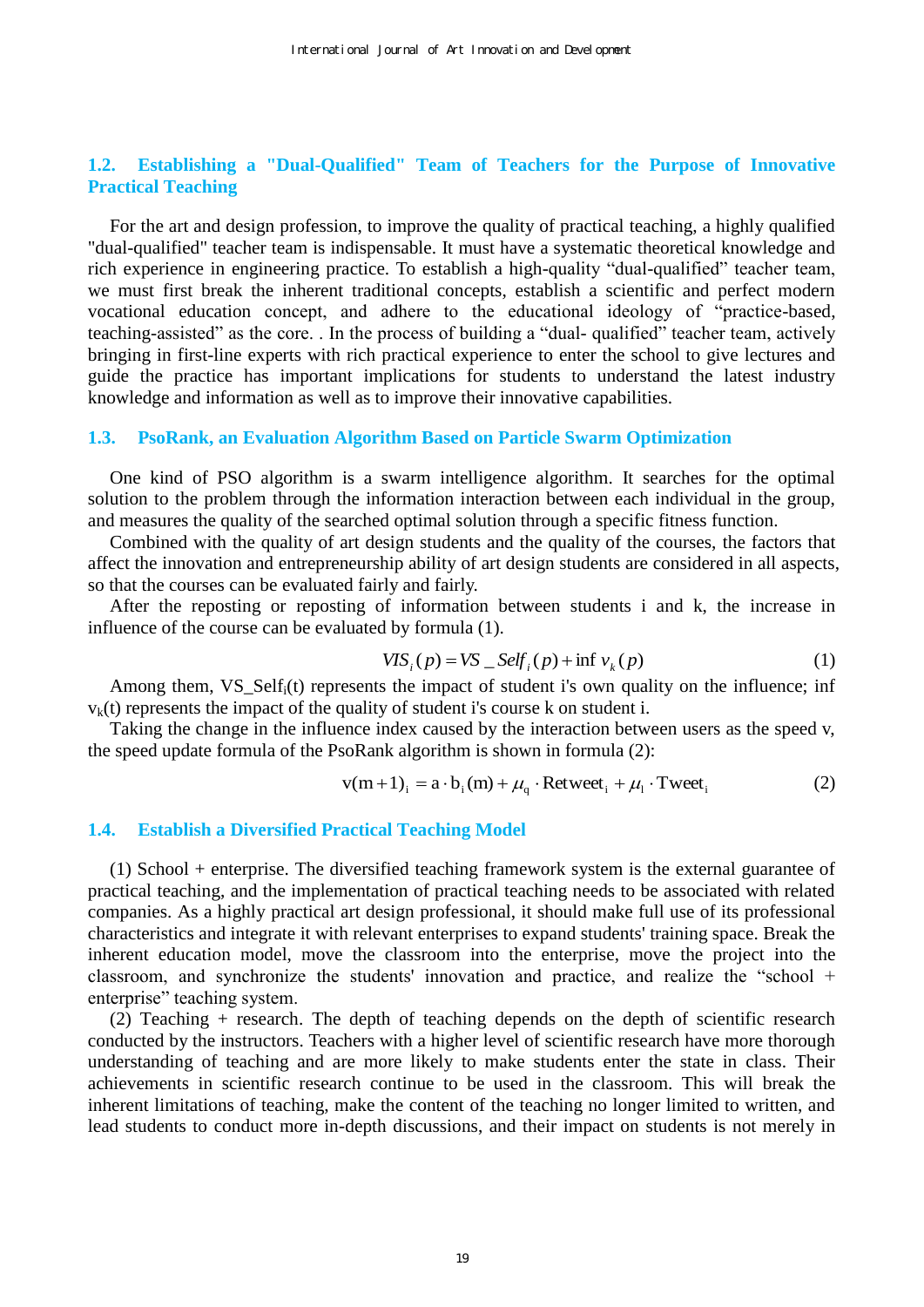terms of knowledge, it is more about enlightening students' thinking methods and learning this rigorous research attitude and the spirit of diligent study.

(3) Concentration + dispersion. "Concentration" refers to the latest developments in the development of science and technology in art design according to the practical teaching plan. New technologies, new techniques, new equipment, new theories, etc. are used to organize students to practice learning. For students who have not actually contacted the engineering project, quantitative practical learning can make up for the problems faced by students in decentralized training, and enhance the students' knowledge reserves so that the students' learning content can be integrated. "Dispersion" is the best supplement after intensive learning. It is a practical measure for students to practice and fully demonstrate their abilities during their school days. An internship plan is developed according to the student's characteristics. The student independently selects the internship unit according to his employment orientation and interests. In order to cultivate the overall quality of students and adapt their work ability, they should exercise their ability to independently solve problems and enhance their sense of responsibility and social practice.

(4) In-class + extracurricular activities. "In-class + extra-curricular" refers to the learning of basic required courses through classroom teaching, expanding the level of knowledge, and strengthening the understanding of basic theoretical knowledge. Extracurricular activities will actively guide students to participate in various design competitions and social practice activities, combine their own characteristics, and build a platform for extracurricular training services to stimulate students' interest in independent study and research, and to encourage and encourage students to develop innovative thinking and creativity. Consolidate and sublimate student's theoretical knowledge, highlight the students' individuality development, and exercise students' awareness of innovative practice.

## **2. Constructing Students' Innovative Consciousness and Practical Ability by Using Teaching Methods Combined with Theory and Practice**

The cultivation of innovation ability mainly comes from the cultivation of observation ability, thinking ability, practical ability and information acquisition ability. With the development of society, practical teaching has become a common education system in some colleges and universities. However, some problems have also been exposed. The basic methods of basic training have been overemphasized and the requirements and procedures for practical projects have been too rigid. This not only limits the student's thinking mode, but also makes this inconsistent with the original intention of teaching.

1) Constructing students' creative design ideas with targeted teaching. The key to students' entrepreneurial training lies in the cultivation of their innovative consciousness. A targeted teaching plan is one of the important ways for students to succeed. In the junior stage of the university, students lacked professional knowledge, had little knowledge of the content of their work, and had unclear plans for future goals. They should construct a teaching system for students' own problems. In the first grade, students are in the stage of concept construction, instilling in the latest industry knowledge content and design concepts, broadening their horizons, clarifying career goals and future development directions, and practicing learning cycles for 1-2 weeks. The second-year students have certain professional knowledge and literacy. To strengthen their practice and observation skills, they combine the "dual-qualified" teachers in the school to guide students and organize students to participate in various practical activities. The teachers lead students to carry out some simple projects. Under the tutor, teachers are directed to guide students to participate in the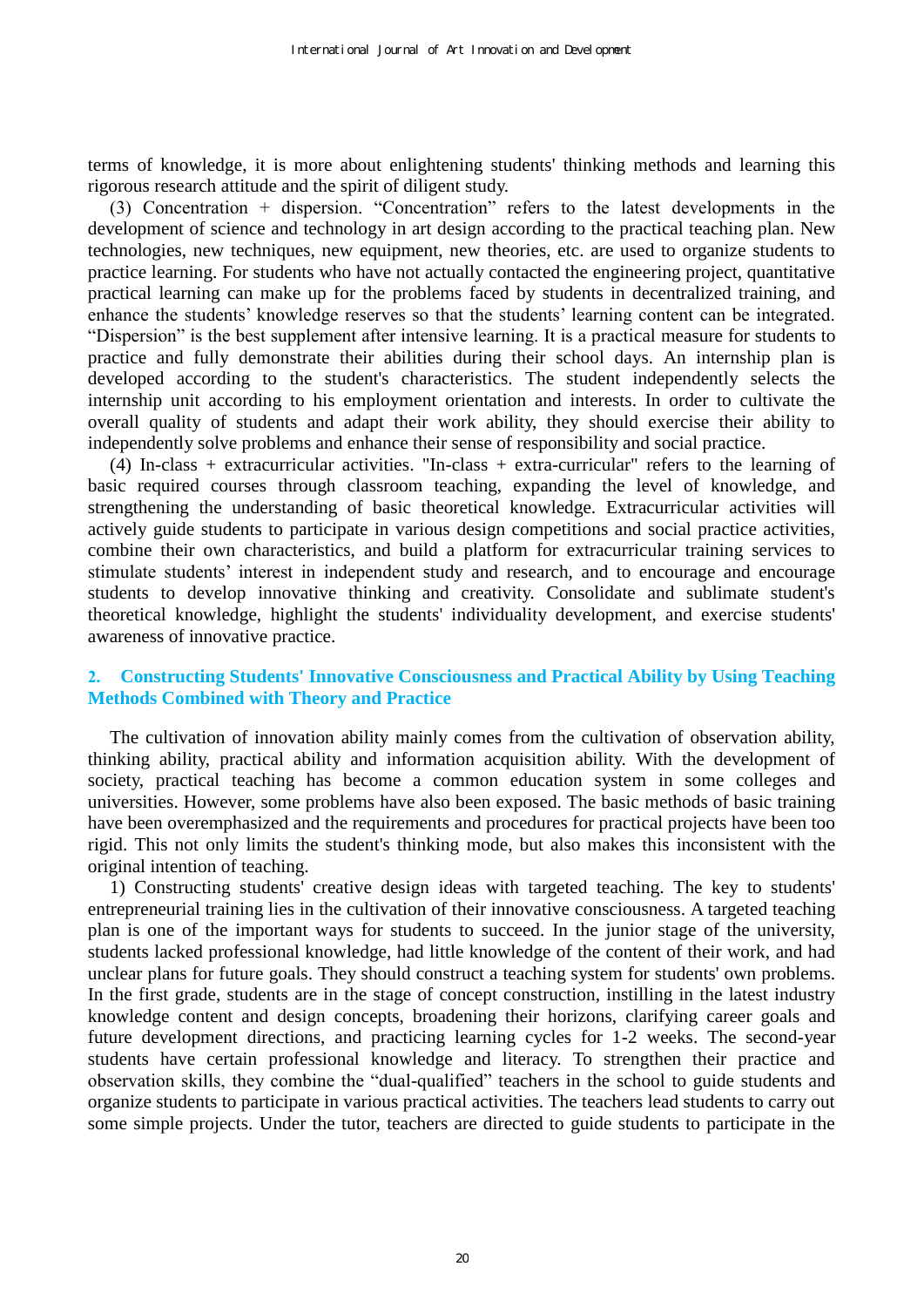activities of some design companies to improve their professional qualities and their ability to learn under class. The third-year students have relatively perfect professional knowledge and ability to innovate in certain projects. They are interspersed with the study of internship courses in teaching, introducing new design concepts, broadening students' thinking, aiming at the characteristics of students, guiding students in design innovation, and guiding them to participate in various types of project innovation simulation training, improving their practical and innovative capabilities. Strengthen the contact with the market and understand the latest market conditions. The students independently select the relevant design company to practice according to their own characteristics. While strengthening their own capabilities, they can understand the job market and stimulate entrepreneurial innovation. Fourth-grade students have a certain degree of professionalism. Build a platform for innovation and entrepreneurship services for students and encourage students to actively innovate and start businesses. They should enter the relevant industry to apply for the actual work to improve their own shortcomings, and accumulate basic work experience.

2) Improve student's professional practice ability through the teaching method of project training. The art design profession has a strong practical application, making it very closely related to market companies. In response to this feature, make full use of its development of school-enterprise cooperation, expand the practical teaching platform, move the project into the college, move into the classroom, make students more accessible and easier access to the social market, understand the social market conditions, deepen the strengthening of professional Knowledge understanding and social practice capabilities. Make full use of the school-enterprise cooperation relationship and receive projects from related companies, so that students can directly absorb the necessary knowledge in practice to cultivate students' practical ability, competitive awareness and teamwork ability. The teaching system of project training breaks the traditional closed system. The teaching mode enables students to have more opportunities to directly participate in teaching, participate in discussions, and participate in the whole process of actual design and development. To improve students' practical ability in an all-round way, students can even directly face the market, understand social needs, conduct research on them, and master their comprehensive scientific work concepts and design methods, so that students can find their own problems in practice and gradually improve themselves. Through the method of project training, students can learn in a more free space, strengthen their practical application ability and ability to solve problems, and gradually become familiar with the various procedures of adaptation to practice, so that students can achieve the process from theory to practice. It comprehensively improves the students' professional practice ability.

# **3. Promoting Practical Teaching of Art Design Specialty with Innovation and Pioneering Park**

In order to enhance students' interest in learning, this article conducted a questionnaire survey for students majoring in art and design. By designing a questionnaire for students' opinions on the implementation plan of the entrepreneurship park teaching, 50 students were invited to participate, and then the questionnaire was sorted out, and the content results obtained are as follows in table 1:

|                                 | School Professional Tutor | <b>Enterprise Related Personnel</b> |
|---------------------------------|---------------------------|-------------------------------------|
| <b>Two-tier Tutoring System</b> | 29                        |                                     |
|                                 | Teacher+Student           | Student+Student                     |
| <b>Studio Teaching Mode</b>     |                           |                                     |

*Table 1: Support rate of students for dual-guide system and studio model*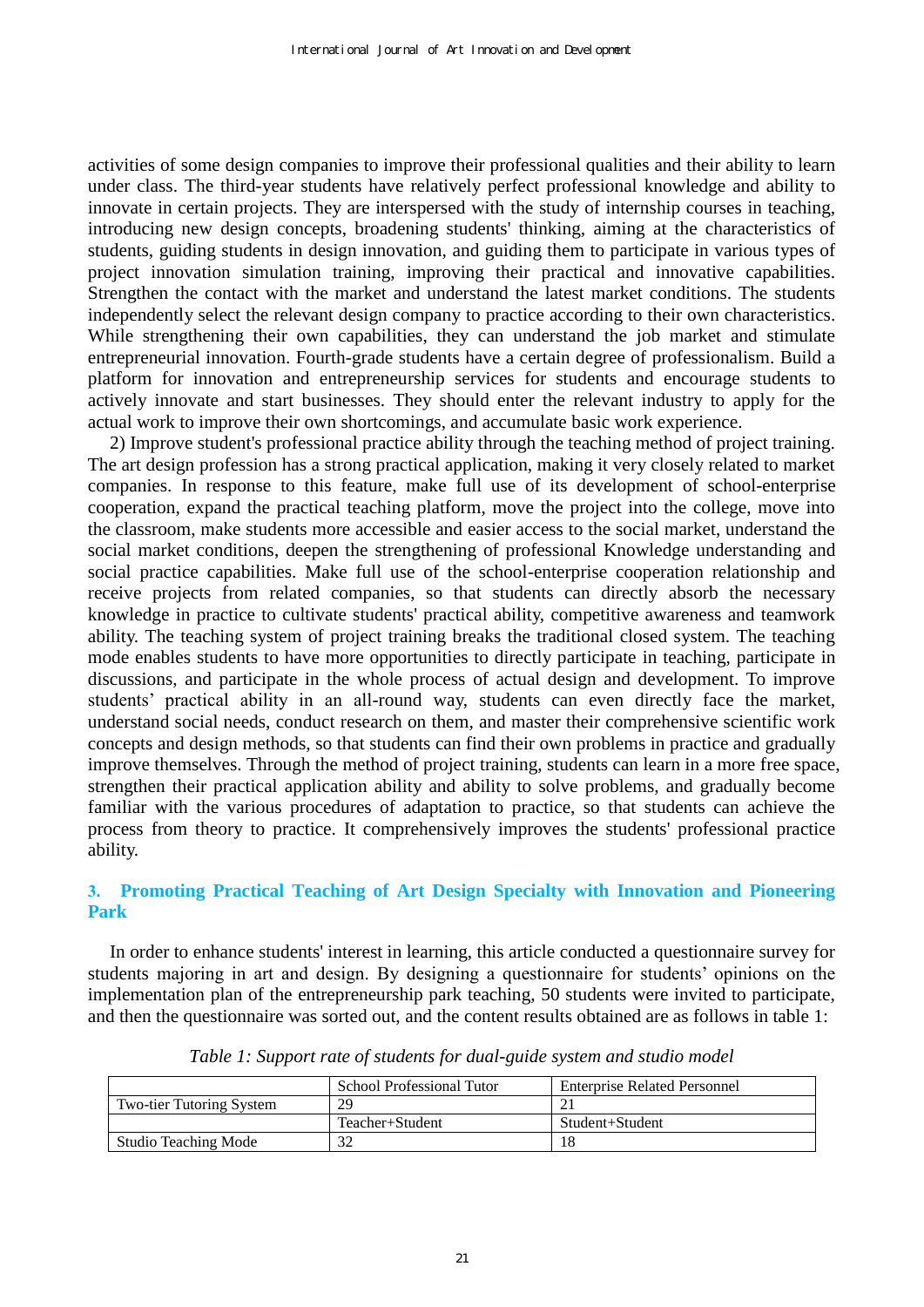

*Figure 1: Support rate of students for dual-guide system and studio model* 

From Figure 1, we can see that students agree with the dual-instruction teaching method. Judging from the support of school guides and company staff, students believe more in the teaching of company entrepreneurs. In contrast, four more people support the company's staff teaching and guidance. As for the studio model, the student + teacher entrepreneurial model is more popular. Because teachers have knowledge reserves of relevant research and are more thoughtful, students are more inclined to start businesses with teachers.

1) The whole process of double-tutoring system. The so-called double-tutoring system is to provide students with two tutors, one is a professional tutor in the school and the other is a related person in the enterprise, in the process of students accepting innovation and entrepreneurship education in the innovation and entrepreneurship park. The two instructors are mainly responsible for students' professional training, work-study alternates, and internships. Among them, school teachers are responsible for ideological and political education during practice and provide professional theoretical knowledge; and related personnel of the enterprise are responsible for the training and instruction of students' professional abilities, as well as conveying the company's philosophy to students and helping students to better establish entrepreneurial ideas.

2) Studio teaching mode. The construction of the studio here is generally responsible for the professional teachers in the school, recruiting students with the same interests and interests to register and team up to form the simplest corporate model. In this model, the combination of professional knowledge and the actual work of the company is mainly to allow students to enter the working state more easily. The studio teaching mode not only enables full communication between studios, increasing students' relevant work enthusiasm, but also enables competition among working hours, stimulating the students' potential and developing the characteristics of each studio. In the end, the studio became the cradle for fostering the entrepreneurial spirit of higher vocational college students.